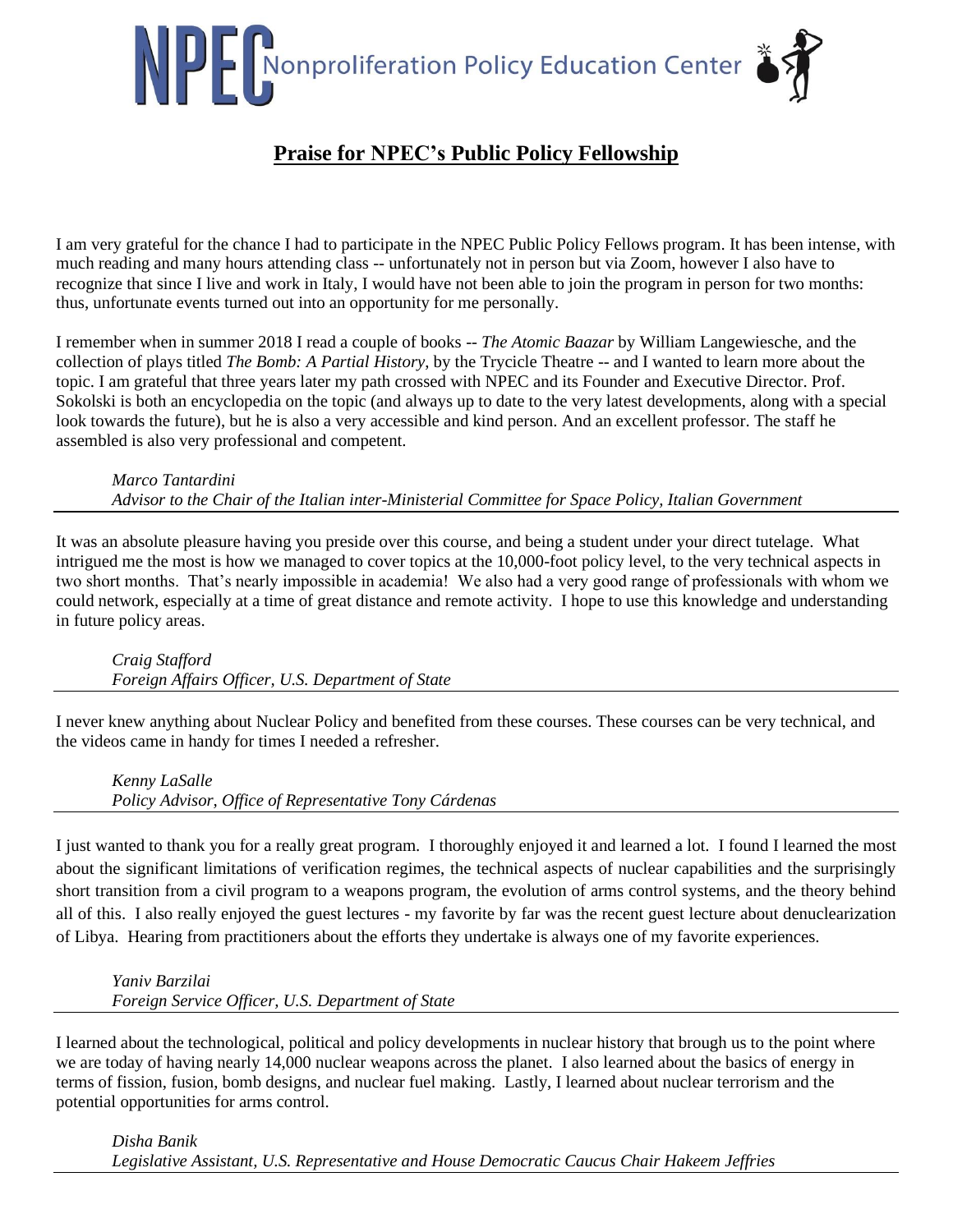While I am a student a nuclear deterrence theory, proliferation, and nuclear terrorism (essentially the security fields), I am not as strong on the technical aspects of the field – particular fields of commercial power. I think this is the area I learned the most in particularly with regard to how these can be tied into the proliferation arena. I think one of the more striking discoveries in area that I am somewhat familiar with dealt with the threshold of nuclear material that may be considered "dangerous" may be lower than we give it credit for.

*Daniel Hooey Analyst, U.S. Department of Defense*

This fellowship has been a really valuable experience. I have learned so much from you, from the readings, and from the guest lecturers. Every session has added to my understanding of the subjects. Thank you so much for your and for sharing all of this information with us.

*Danielle Lewis Oceania Analyst, U.S. Defense Intelligence Agency*

Thank you so much for this opportunity. I learned more than I could have ever expected, and these last few months have been so much more enjoyable with these classes and the war game. With everything going on in 2020, this fellowship gave me something to look forward to that wasn't work-related or the stress of COVID-19. I have saved all your youtube videos, and along with the readings and my notes, I know I'll be referring to them in the years to come.

*Conner Swett HillVets Fellow, Office of Congresswoman Kendra Horn*

While the lectures covered a number of different topics I had hoped to learn about, I wanted to note specifically my appreciation of the content related to nuclear science and the history of arms control/nonproliferation. For several years, I've been looking for a succinct and accessible, but sufficiently in-depth explanation of the science behind nuclear weapons and nuclear energy, as well as a backgrounder on the history of arms control and nonproliferation. These are not exactly topics covered by any continuing legal education that I've been able to find, and the reading materials I've perused are either too brief and surface-level or too in-depth and scattered across a multitude of sources. Your lectures and the guest presentations have been the perfect answer to my interest in that regard. So thank you, once more, for the opportunity to take part.

*Michael Shaughnessy Senior Attorney, U.S. Government Accountability Office*

The privilege and pleasure of attending your class was all mine! Thank you again for a most interesting and educational experience that provided all kinds of great food for thought and knowledge that I can put to good use at the State Department.

*Judd Stitziel Senior Advisor, Task Force 231, Bureau of International Secuirty and Nonproliferation, U.S. State*

Thank you for a great program. As a Navy Lieutenant and a veteran of the War in Afghanistan, learning about the destructive power of these types of weapons was extremely informative and sobering. As a DOJ attorney with an interest in national security, I benefitted most from your discussion points related to Iran.

*Patrick Darcey Attorney Advisor, U.S. Department of Justice*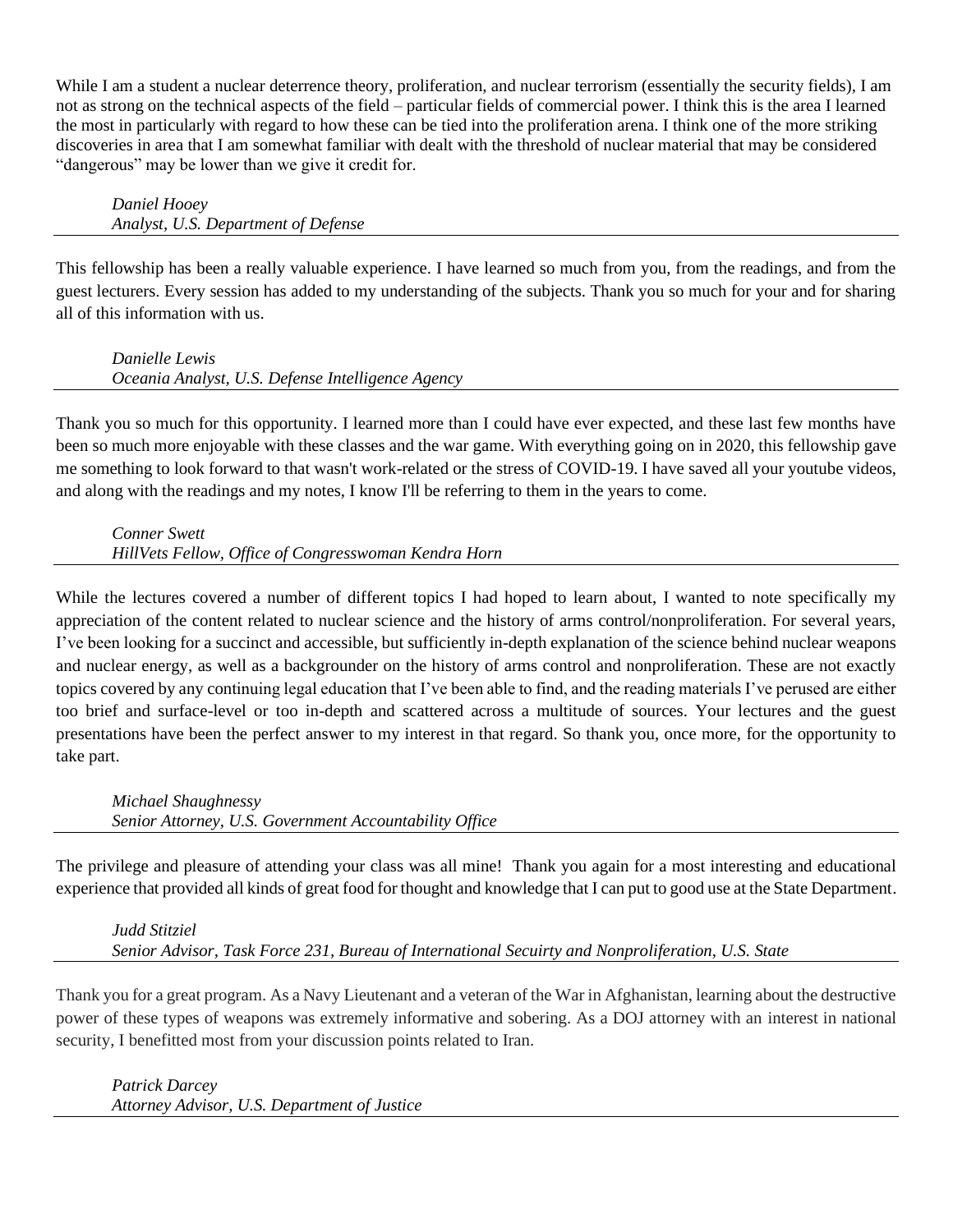I would thank you very much for the course, it was excellent. Obviously, it would have been so much nicer to be participating in the course in person and meeting all the people involved. That would have given us a different perspective and a more familiar opportunity to engage in discussion. For me, the online environment may not have been most conducive to that. I think one of the downsides in online learning is that you are interrupted more often and sometimes called to do urgent work while being on course. But it is what it is during the covid times and we can only appreciate the efforts you made in making sure that the course will be carried out despite these extraordinary times. I learned a lot of the historical perspective and development of the thinking in the field of deterrence.

# *Mari Etelapaa*

*Defense Counselor, Embassy of Finland*

I really appreciate this fascinating course gave me comprehensive understanding nuclear weapons from wide points of views. Especially I was impressed by your lecture on history and thinking about the new arms race. I am covering U.S nuclear policy as a Washington Correspondent of Japan's newspaper. And I covered ICBM launch test last February and interviewed several high ranking officials . But to be honest I didn't understand bigger picture of this extremely important issues. If possible, I'd like you to make more opportunities participants can hear other student (especially U.S government official)'s voice more especially based on their experience for the future.

*Takashi Watanabe Washington Bureau Correspondent, Asahi Shimbun*

It was an incredibly comprehensive course delivered in a way that was intellectually challenging, while respecting the broad backgrounds of participants. I enjoyed the guest presentations, which provided a variety of perspectives and practical examples to complement the lectures. You were very ably supported on tech and logistics which is all important as we work from home. The course has turned me into a nuclear nerd!

*Madeline Courvisanos First Secretary Political, Australian Embassy*

The NPEC Fellowship provided an intensive, comprehensive introduction to the history, empirical facts, and major issues and challenges in the realm of nonproliferation writ large. As a result, I now have the background knowledge and tools to pose and seek answers to the type of informed, critical questions that form the basis of sound policy decision-making.

# *Judd Stitziel*

*Senior Advisor, Task Force 231, Bureau of International Security and Nonproliferation, U.S. State*

This course was superb and certainly challenged several of the notions I had about the merits of nuclear power and deterrence. I'm grateful for this opportunity and benefitted from the most substantial intellectual consideration of these issues that I've had since grad school. The issues surrounding tactical and strategic nuclear weapons, and nuclear energy are, perhaps, more critical now than in recent years past. We must do all we can to mitigate nuclear proliferation, a point driven home by the simulated attack on the NCR.

*Lyle Goode Foreign Service Officer, U.S. Department of State*

To have such a deep-dive on the history of nuclear issues, including analysis of future issues, is unique. This is one of those rare opportunities to really spend time thinking about the policy implications of a particular technology that will be useful for years to come.

*Anonymous*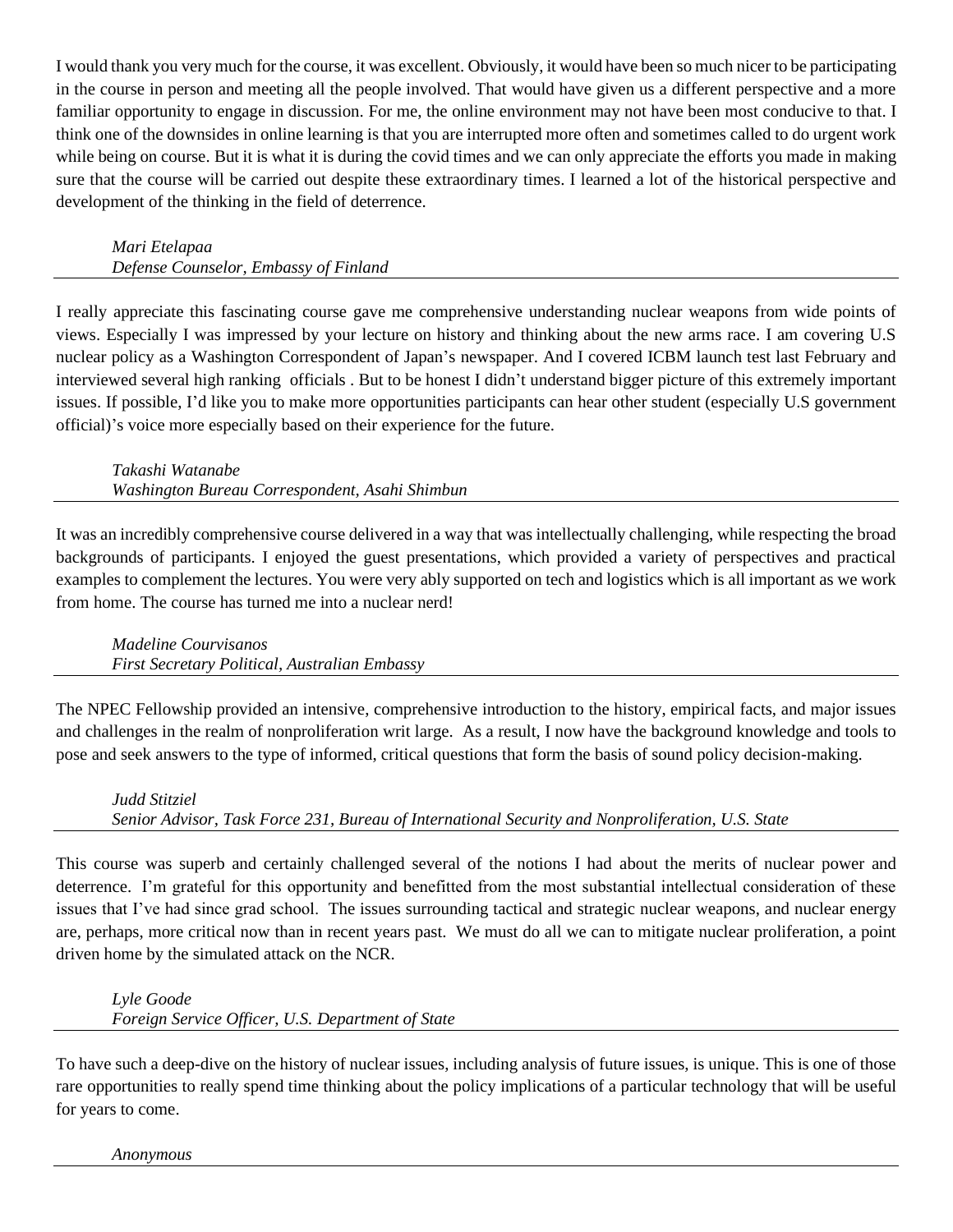The course was fascinating! Your presentations were very intriguing, highly organized, and detailed. Your delivery of the topics was very entertaining. As a result of the course, I feel more enlightened with respect to how US politicians make decisions with respect to Nuclear Policy based on past, present, and future events. The cohort participants were very friendly and professional, and I am thankful for the opportunity to participate.

*Leslie Fields U.S. Nuclear Regulatory Commission*

I enjoyed the discussion and learned quite a bit more about the process involved in setting, maintaining, and adapting nuclear policy. The information gleaned gives me a more well-rounded understanding of the "N" part of the CBRN mission I participate in at the DoD. I enjoyed the overview of the general topics and through the progression from design basics (for weapons and power systems) to policy and challenges were good.

*Justin Hurt CBRN Operations, Munitions, and Materials, U.S. Army*

The most useful topic for me was the overview of the NPT (instead of three pillars, one pillar with two 'struts') and future prospects (Japan, Korea mulling NPT exist?).

*Evan Karlik U.S. Navy*

I am really appreciative for your course, I have learned a lot through it. From my background, nuclear energy policy was much interesting. Moreover, lectures about improvement of military strategy and nuclear weapons are really helpful and broadened my horizon.

*Keisuke Katori Asahi Shimbun*

I didn't miss a single a seminar this fall and the experience was excellent. Being rather new to this field, it was exactly what I needed to excel professionally. What I liked best about the course were the slides, I thought they were really great. You were too (of course).

*Alex Khauslender Headquarters, Department of the Army*

I really enjoyed the class, events, and Mr. Sokolski's perspective on the issues facing us in nonproliferation. The things I learned in the class will be invaluable as I move forward with my career at DoD and will allow me to provide better policy recommendations to my principals. I have already recommended the fellowship to about 4 others who work within my office.

*Cody Lauer Threat Reduction and Arms Control*

I really enjoyed learning the history on a topic I had very little previous knowledge in. I think that you are a great speaker with a passion for teaching. I recently took a new position and work for DHS FEMA. I will definitely pass along to my colleagues the information regarding the NPEC fellowship for 2020.

*Kevin Marshall FEMA, U.S. Department of Homeland Security*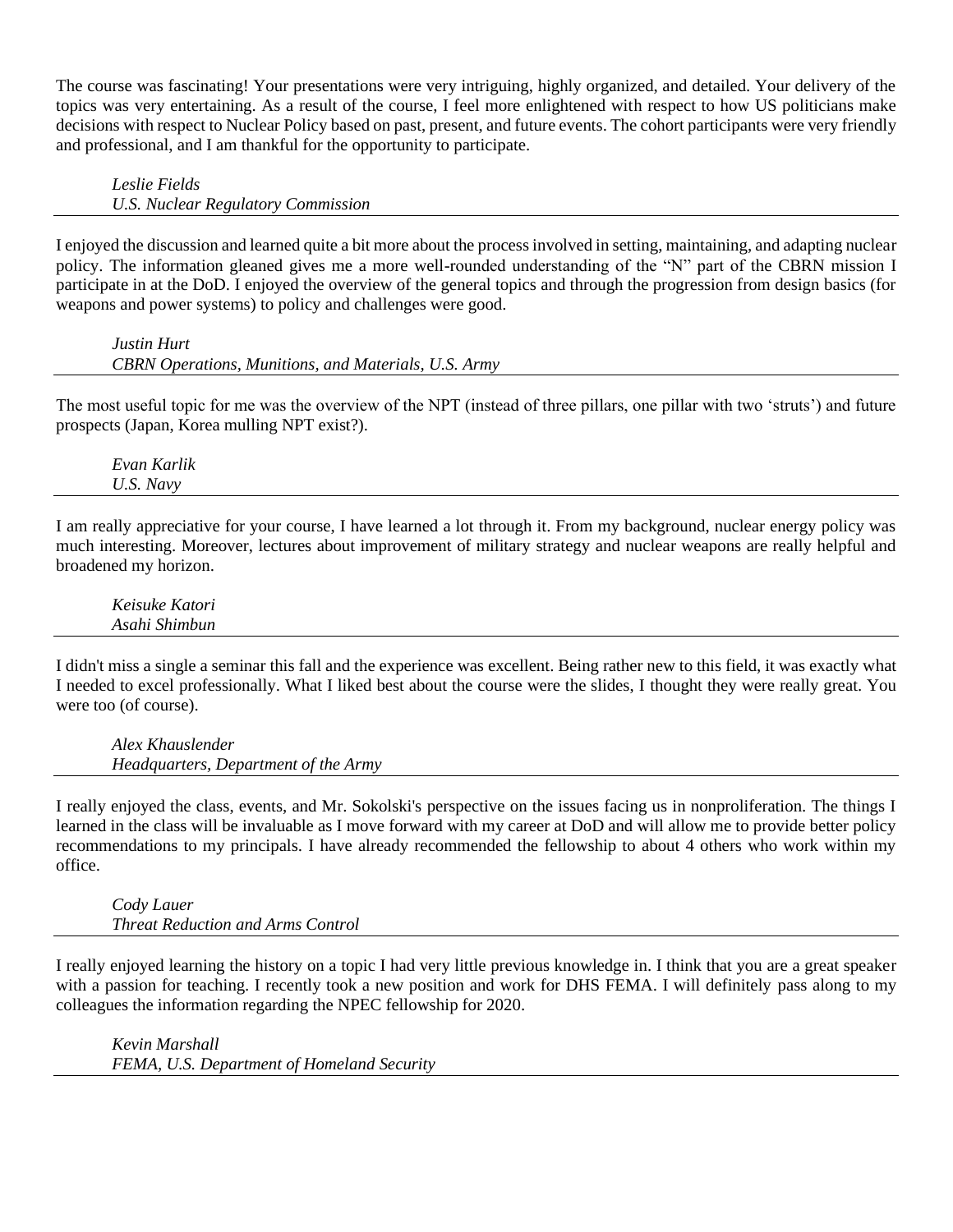I thoroughly enjoyed your course and feel much better equipped in my role here at State. The sessions on the nuclear fuel cycle significantly improved my understanding, and I have already relied on the course material for my day-to-day work.

*Gregory McLean U.S. Department of State*

It was an honor to be a fellow of the NPEC's Public Policy. During the course, my favorite part was learning about history and background of nuclear non-pro and arms control. Unfortunately, we are still facing same challenges as what happened long time ago. Because of that, knowing history and background was good lesson leaning for me.

*Yukari Sekiguchi Embassy of Japan*

I appreciate the course and your insights. I definitely took a lot out of it and would recommend this to colleagues. The high points of the course were historical analysis--particularly as it relates to the origins of the Cold War. I also enjoyed the section on treaties.

*Rohin Sharma Defense Threat Reduction Agency*

Thanks for a great class. I appreciated all of the classes and notes online which made it easier to review the class or make up one if we missed it.

*Jared Stefani Graduate Student, Georgetown University*

What I liked best:

- Absolutely the number one feature: provision of written materials that guided and provided context to classes. Importantly, these resources are INVALUABLE for reviewing when nuclear issues come up.
- · In-depth lectures that developed foundation to properly understand public policy considerations.
- Instructor expertise both experiential and theoretical.
- · Commitment to provide all of the above in 11 separate classes, something I first thought would be difficult to complete. FYI – I attended all 11 classes – and am grateful that I did.
- · Creation of a collegial atmosphere with a broad mix of congressional, executive, military, and international participants.
- Follow-up dinners and other events. It develops a commitment to stay on top of these issues and a sense of enduring collegiality among the participants.
- Weekly updates and reminders.
- The brownies! (game changer)

*Frank Tedeschi Office of Sen. Mike Rounds*

The readings were very accessible and the quizzes provided the perfect means for review. I also found the lectures very engaging and informative; I learned more about nuclear policy in the span of 11 weeks than in my entire graduate experience.

*Elizabeth Wright*

*Research Trainee, Center for the Study of Weapons of Mass Destruction*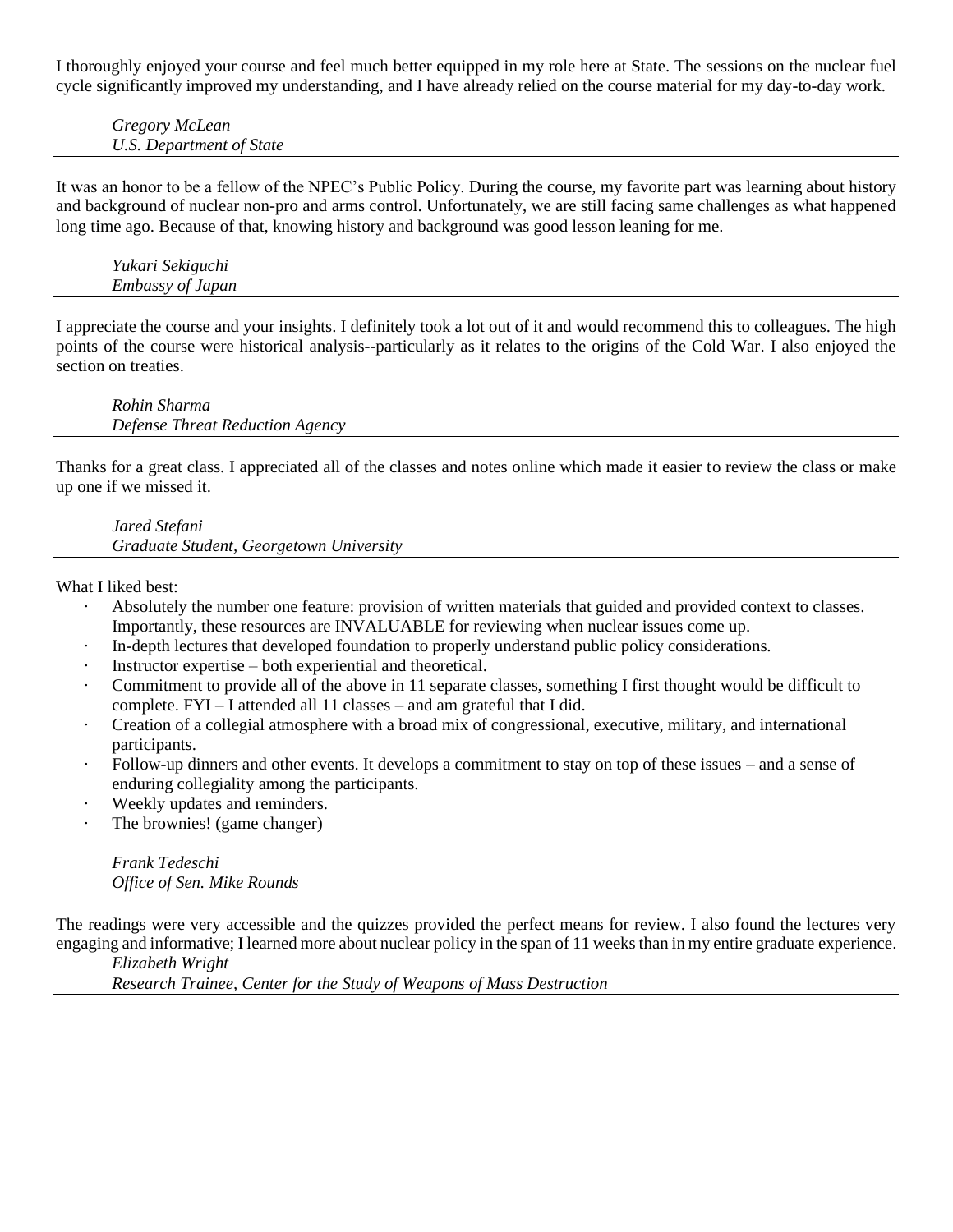I am happy to pass along my strong endorsement of the quality of your seminar. As I mentioned to you at the beginning of the course, as a State Department Foreign Service Officer for 25 years and then in my current role as the Director for Asian Affairs at the Department of Energy, I've engaged… w/o a grounded understanding of the substantive underpinnings of the topic...So when you told me about your course, I jumped at the opportunity, and the course fulfilled my expectations and needs. It also piqued my interest in further learning, a real credit to your presentation and passion for the subject. I really appreciated your spot-on sense on how to design a course for busy government officials. You identified the key topics we all need to understand. You presented the substance w/ the right balance of historical context, current day policy relevance, and context on the differing perspectives of specific foreign governments and the different agencies on the issue and the corresponding implications. You didn't load us up on required reading, but gave us terrific bibliographies for those topics we wanted to delve into more on our own. I learned a lot, and the course will make me a more thoughtful policy-maker when I engage on these issues w/ my NNSA and ISN colleagues.

#### *Alan Yu Director of Asian Affairs – Office of International Affairs, Department of Energy*

I relish the opportunity to learn from an expert and it was great to get Henry's view on these topics. As a non-scientist (I am an Operations Research Analyst by trade), I enjoyed and was able to understand the technical pieces due to the manner in which he explained them.

*Gordon Jaquith,*

*Office of the Secretary of Defense- Cost Assessment and Program Evaluation (CAPE) Office*

I highly recommend adopting the NPEC course for those concerned with identifying problems and assessing potential solutions in nuclear policy. The seminars by Henry Sokolski considerably improved my knowledge of topics related to nuclear energy, weapons, and deterrence as well as my awareness of contemporary issues in this field. More so than for other matters, in-depth familiarity with the technical characteristics is important for good nuclear control policies. Mr. Sokolski's discussions addressed key aspects such as nuclear reactor design, nuclear weapon-making, and the history and premises of the non-proliferation regime which I found particularly helpful. His comments regarding the Nonproliferation Treaty (NPT), the IAEA, and safeguards/protocol was also very valuable in helping form a solid foundation with which to evaluate problems and potential solutions for issues we confront today.

*CDR Jack McKechnie U.S. Navy*

The NPEC course provides an excellent foundational knowledge on the history and technical specifications of nuclear weapons, and policy implications of nuclear proliferation. For my own personal experience, the course was most valuable in discussing comparisons between nuclear weapons and city busting bombing campaigns to put into perspective the destructive force presented by nuclear weapons vice conventional weapons, the proliferation risk of different types and components of nuclear power, and the history of use of nuclear weapons (including for "peaceful" purposes). I was also given the opportunity to explore more in-depth the number of times that nuclear weapons were threatened to be used and the near misses of their use; prior to this course, my exposure to these final two items was almost non-existent. This course is incredibly valuable as a primer for understanding the very big issue that is nuclear proliferation.

*Justin Dunnicliff U.S. Department of Defense: National Defense University*

Mr. Sokolski happens to be one of the most entertaining individuals I've ever met. Thank you for letting me attend the course.

*Maggie Ybarra The Washington Times*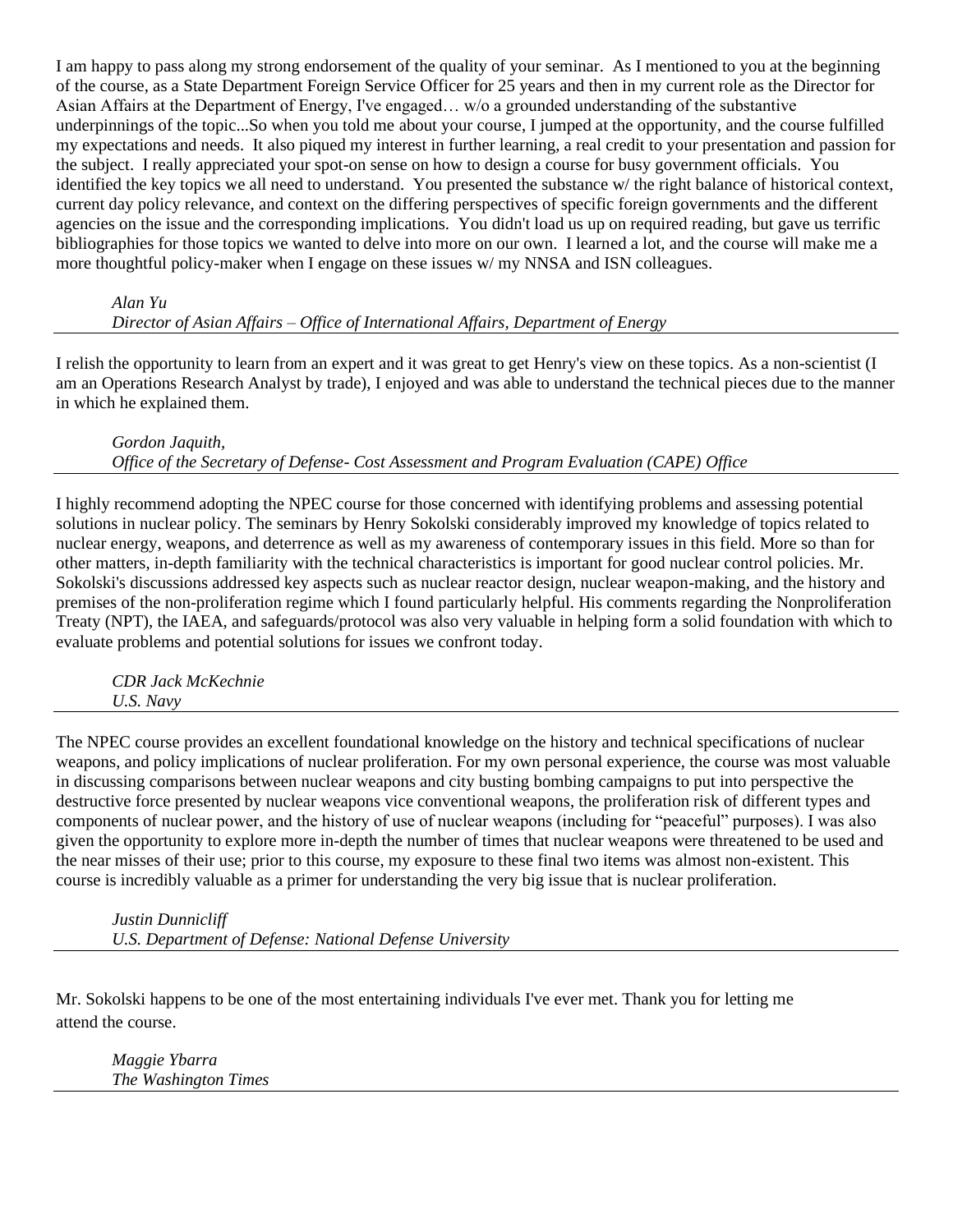I had a wonderful time. It was a great learning experience that has benefitted me greatly. I hope to stay in touch and please pass my thanks to the entire NPEC staff for all your work to make this happen.

*Rory Stanley Office of Sen. Maria Cantwell- Senate Committee on Energy and Natural Resources*

Great content. It presented a well-informed view of the insecurities of the nuclear fuel cycle. This is a fellowship where I felt I actually learned something and wasn't simply lined up with political speakers.

*Christopher O'Connor State Department - Bureau of International Security and Nonproliferation (ISN)*

I appreciated the scope of the course. Because of the extensive topics it covers, I felt like I received a liberal arts education in the nuclear world. Not just nonproliferation regimes but also nuclear terrorism and nuclear economics and the science behind it all. As a policy influencer, that is a huge benefit; I can now pursue my own separate lines of inquiry with some steady footing. So much of life is understanding enough of a subject to begin to know how to ask the right questions, and now I can. That's the crux of how I benefited and what the course provides.

*Ryan Uyehara Office of Rep. Ami Bera*

Although I have a fair amount of experience working on nonproliferation policy issues, the course provided me with a solid understanding and review of the basics of nuclear policy that is rarely found outside of a government setting. This background has already proven helpful in my interactions with interagency colleagues, and will no doubt better equip me as I play my small role in advancing U.S. nonproliferation objectives.

As important, class sessions were a useful venue for informal discussions between branches of government on some of the most pressing security challenges facing the nation. Sadly, these opportunities are all too rare these days, given the press of business. All of which is to say thank you to NPEC and to you for the work you do educating those of us engaged in various levels and to various degrees in nuclear policy advising and implementation. I have no doubt that what we have learned helps us make more well-informed, smarter, better decisions.

*Constantinos Nicolaidis East Asia Team Chief - Bureau of International Security & Nonproliferation, State Department*

The fellowship was an overall great experience. I had limited experience with nonproliferation prior to the fellowship and feel that after the program I can confidently brief my boss on issues relating to nonproliferation.

*Andrew Waldeck Office of Rep. Mike Rogers- Chairman of the Subcommittee on Strategic Forces*

Henry is an invaluable resource to any staff member because of his experience in government and the private sector and I am constantly reaching out to him to pick his brain on issues of the day and policy decisions before the Congress. NPEC also brought together a variety of differing viewpoints and did not shy away from ideas that ran counter to his own.

*Deborah Mazol Office of Rep. Andy Biggs*

After more than a two decade long nuclear holiday on the part of the military, academics, and the American public, this country has finally rediscovered the importance of nuclear deterrence. In the second decade of the Twenty-First century the NPEC Public Policy Fellowship program is necessary to redress the lack of knowledge and understanding of nuclear deterrence. The task is to develop the next generation of strategic thinkers to deal with the challenges of deterrence in a multipolar regional threat environment. The NPEC, Public Policy Fellowship Program has made an excellent start in the development of the next generation of "strategic thinkers."

*Dr. Willie Curtis Professor, U.S. Naval Academy*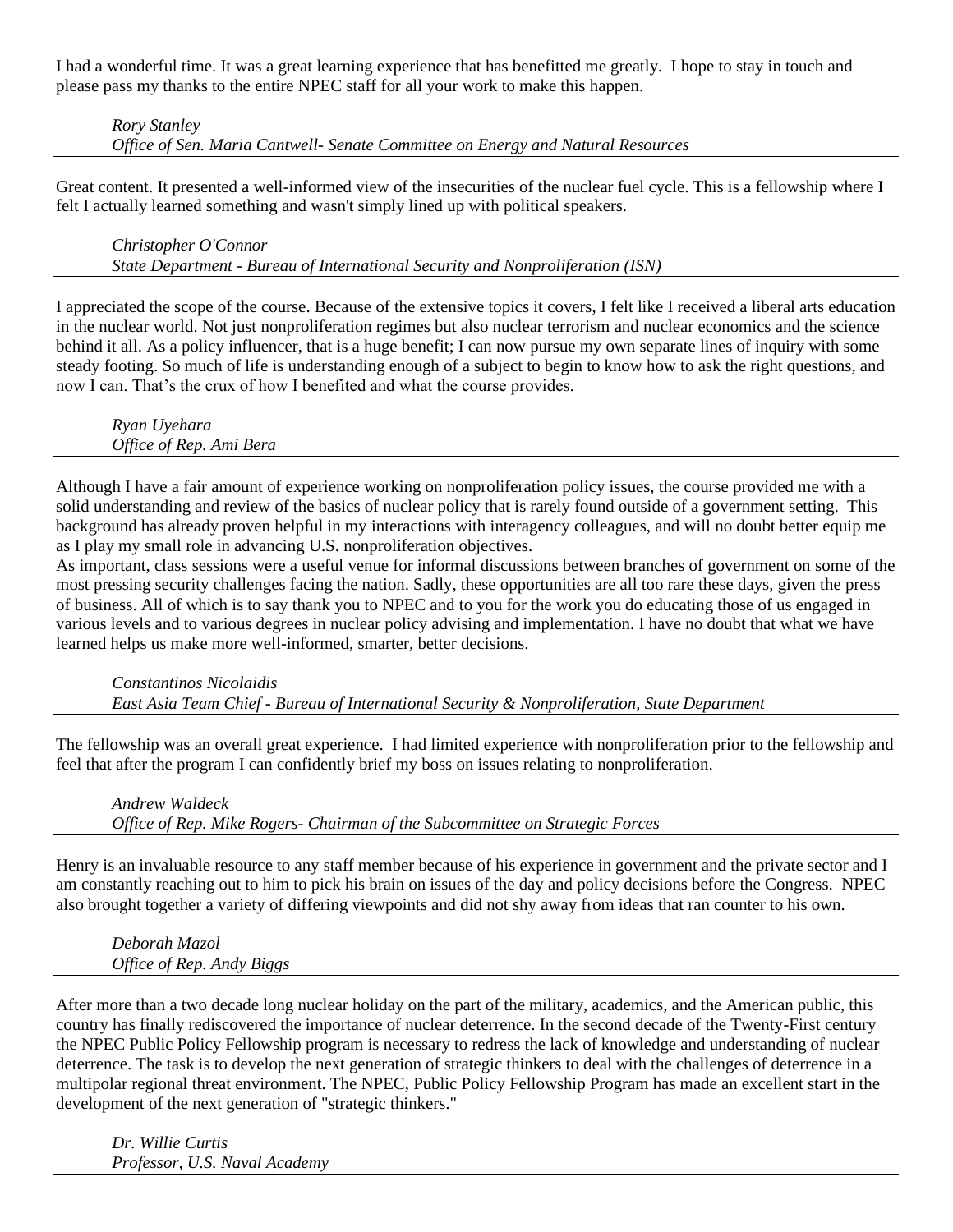I found the course very useful because it provided a systematic overview of the development of nuclear technology (especially the military applications) and nuclear policy. I'm not sure whether that would be available from any other source. Moreover, the reading lists and other supplementary material allowed participants to go much deeper into subjects that they found particularly relevant to them.

*Janne Jokinen Embassy of Finland*

Thank you for the opportunity to participate in the NPEC fellowship program. I'm not exaggerating when I say it was an absolutely rewarding experience. Is it indicative of a twisted mind that I attended every session (and both optional dinnertime discussions)? Perhaps. But I found the material and the lectures so compelling that I genuinely would have felt cheated to miss any of them…Sometimes it's not easy to convince experts in the nuclear field to talk to a reporter. Already, I'm seeing a difference in their willingness to talk with me because, after some conversation, it becomes apparent to them that I'm not as clueless about the topic as they first imagined. That might not have been the case just a few months ago before I took your course.

*Patrick Malone Center for Public Integrity* 

The NPEC course on nuclear weapons and arms control was extremely useful for me. It gave valuable insights into the history of nuclear weapons and informed about the basics of nuclear technology and military strategies (the functioning of deterrence etc.). The level of detail was well calibrated: participants had to do at least the basic readings in order to be able to follow. On the other hand the course was not too technical.

*Ruediger Bohn German Embassy*

The NPEC Fellowship offers novices and above a relaxed and engaging setting to expand their understanding of issues related to nuclear proliferation, including nuclear energy. The independent, recommended readings provide a range of views on key issues, present new ideas and introduce participants to some of the science behind all things nuclear. Classroom presentations and discussion ensure that participants are able to absorb and apply the principles and information learned. Throughout the course, there are opportunities to stretch from the specifics of a historical situation or nuclear application to thinking about the potential strategic impacts of nuclear weapons and nuclear energy

*Stacie Oliver Senate Foreign Relations Committee – Staffer on Nuclear Policy Issues for Chairman Senator Corker*

Thanks again for putting on this fellowship. I have a growing interest in the topics discussed and working to formalize my understanding and this class was a great first step.

*Aaron Allen Office of Rep. Juan Vargas - Committee on Foreign Affairs*

The NPEC Public Policy Fellowship taught me to think about the future of nuclear weapons, ask the correct research questions, and frame my thinking in a way that allows for valuable analysis and objectivity. I gained an even deeper appreciation of nuclear weapons and nuclear energy history, but also recognized that there is no guarantee that what we have seen happen in the past will occur similarly in the future.

*Stephanie Papa Program and Research Administrator, John Hopkins SAIS*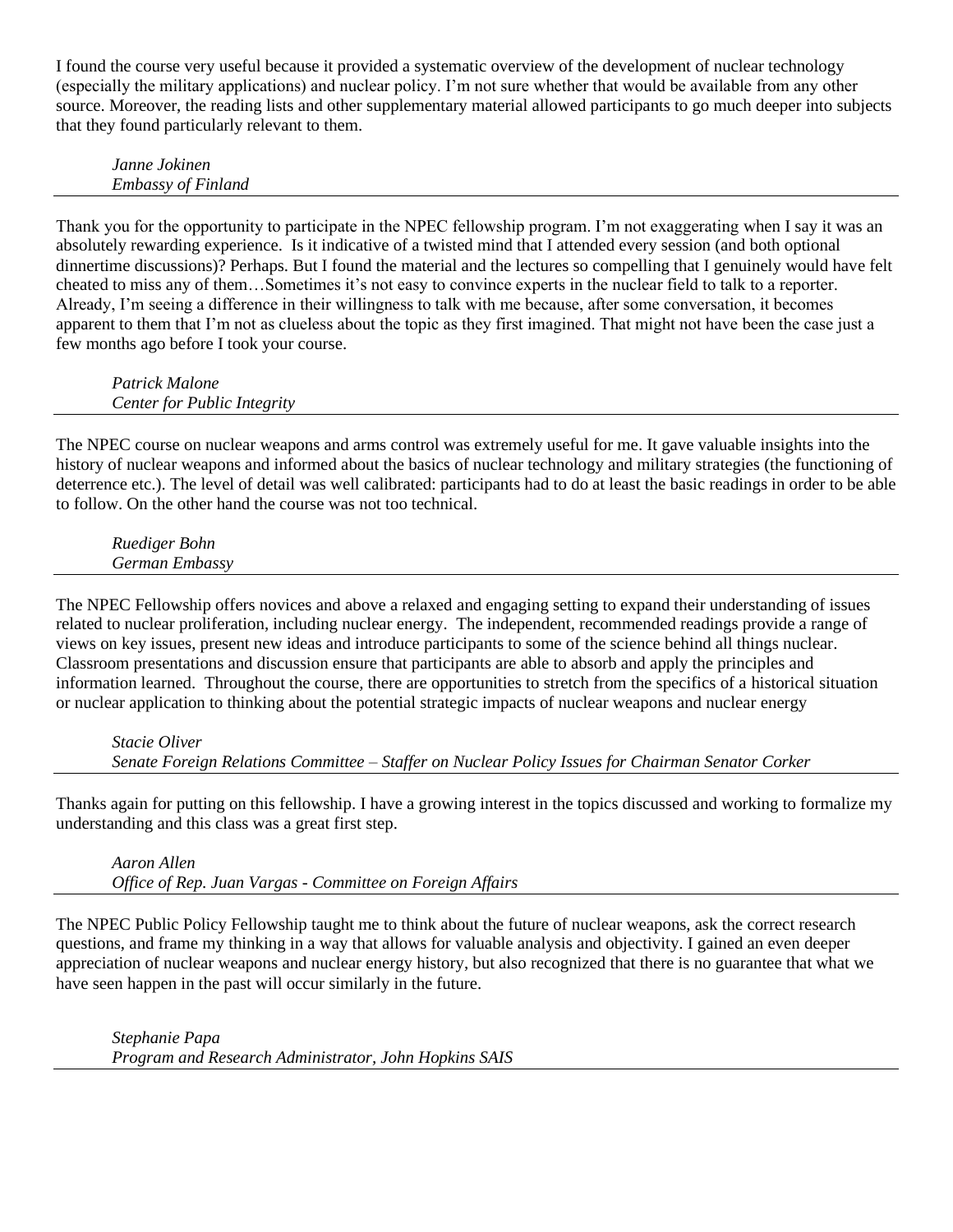As a participant of the 2014/2015 NPEC Public Policy Fellowship, I gained incredible experience and expertise in the field of nuclear energy and non-proliferation. The knowledge I honed have *[sic]* proved to be tangible assets in my work and in the interactions I have had with US officials. Being able to understand but also to explain to my counterparts the magnitude and the implications of the issues we are facing has allowed me to develop and submit actionable recommendations and decisions. I am very grateful to you for your leadership and your commitment to the NPEC.

The NPEC Public Policy Fellowship is an experience I will strongly recommend to anyone involved in non-proliferation policy development. Your insightful expertise in this sector should be shared with the broadest audience.

*Edouard Gheerbrant French Embassy*

Given that I had minimal background in the study of nuclear energy  $\&$  weapons, I found tremendous value in each of the NPEC fellowship lectures... A huge benefit of participating in these fellowships is talking with folks you would otherwise never meet—and you manage to gather a fairly wide distribution of government employees for the fellowship.

*Lisa Harst Strategic Partnerships Associate, Children's Advocacy Centers of Texas*

In the wake of the Iran deal, NPEC's Public Policy Fellowship changed my perspective of the history of proliferation and how this history has affected the world's approach to conflict over time. I found the sessions on nuclear physics and bomb design particularly helpful and am confident that this understanding of the nuclear weaponization process has helped me to provide more in-depth, comprehensive analysis to my member on nuclear issues. If you want a competitive edge over other staffers on nuclear processing issues and weapons development, I highly recommend this course!

*Katie McCabe Office of Sen. David Perdue- Committee on Foreign Relations*

I very much enjoyed the course, I thought the material flowed naturally and gave me a foundation to critically examine news surrounding proliferation and nuclear energy in general… the portions that covered the physical science aspects were enlightening.

*Ken Ballato Office of Rep. Patrick McHenry*

This fellowship was enlightening and thought provoking. What I found to be most useful to me were the discussions on the mindset that led to the development of nuclear weapons, the evolution of weaponry and nuclear power, and the modern discussion on the politics of nuclear policy.

*Sarah Nezamuddin Assistant to the Director for Political Affairs - Embassy of Saudi Arabia*

I haven't seen any other syllabus this thorough and interesting on nuclear policy, online or off.

*Dr. Colin Duek George Mason University*

Your framing of the issues and their interconnection make a compelling case that slowly builds over the course of the 10 weeks. I've always been interested in learning "how" people think through problems, which can be just as informative as the material itself. With that in mind, the most valuable part of your lecture was your perspective and the long history you bring to the nonproliferation argument…

*Kevin Kuhn Science Advisor - Environmental Protection Agency*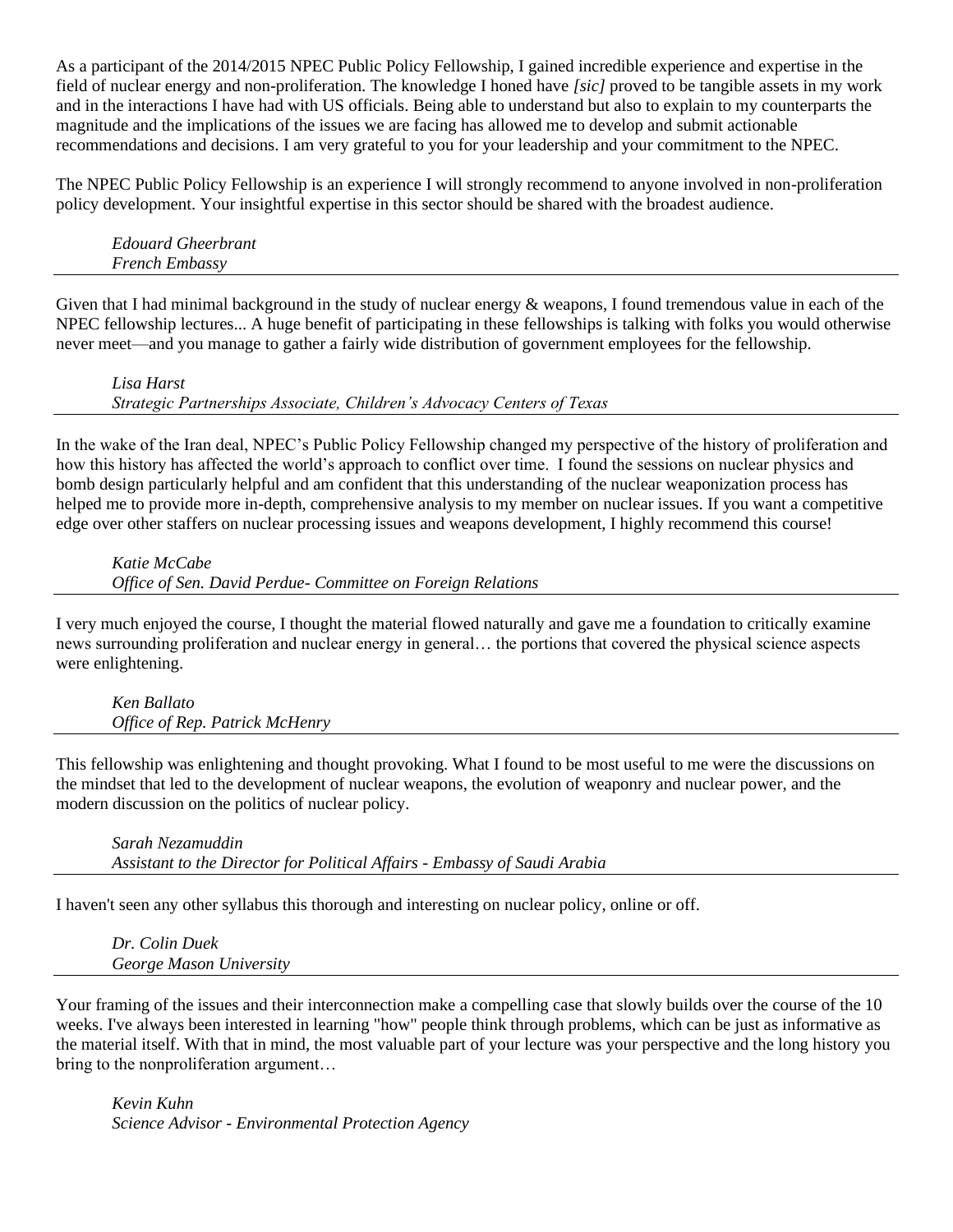Really enjoyed the class. For me, the most beneficial aspects were the technical descriptions of how to make a nuclear weapon and also the way you showed how destructive air power was in World War II without using nuclear weapons. My background gave me a good amount of insight into the politics surrounding nuclear weapons, but the technical descriptions of how one is actually made put the political theory in context.

*Ike Crews Office of Rep. Pete Sessions*

I found the historical background reading, especially in the earlier part of the class, to be extremely helpful in setting the topic and pace of the class. I enjoyed the actual lectures and the fact that "taking notes" was actually discouraged so that one could listen attentively;

# *Hagir Elawad Director - Congressional Affairs Office, Embassy of the United Arab Emirates*

The NPEC Fellowship provided me with a deeper understanding of the technical aspects of nuclear proliferation, the history of and challenges to the international nonproliferation regime, and emerging threats such as the rise of new nuclear powers or the threat of nuclear terrorism. The knowledge and insights gained through Mr. Sokolski's seminars will be invaluable as I grapple with these issues in future diplomatic assignments. Thanks to Mr. Sokolski's seminars, I will approach these problems with a more nuanced grasp of their history and a realistic understanding of the prospects for their solution.

#### *Matthew Cenzer U.S. Department of State - Bureau of International Security and Nonproliferation (ISN)*

I thoroughly enjoyed the course, and found it to be useful in providing a broader context for thinking about nuclear nonproliferation issues and particularly the potential proliferation implications of civil nuclear developments worldwide… I found your point of view to be a useful counter narrative that we in the government need to hear and consider. I also enjoyed having the opportunity to get to know some congressional staffers that follow these issues, as well as the Embassy participants.

# *Seth Maddox U.S. State Department - Bureau of International Security and Nonproliferation (ISN)*

I thoroughly enjoyed the course. As many seminars and classes as there are in DC on nuclear weapons, I have not seen any that explore the physics and mechanics behind nuclear weapon designs, the ease with which a state could transition from nuclear power to nuclear weapons, and the economics underlying nuclear energy like yours. More fundamentally, you offer insight and perspective that is compelling and does not fit in of the categories that seemingly all of the nuclear experts or nuclear scholars belong in… Outside of nuclear weapons issues, your course also reaffirmed to many of us why public service is important and how can we make it more meaningful.

*Robert Wilson Senior Defense Analyst - Government Accountability Office*

I took Secretary William Perry's class last year and after that I was confident that I knew quite a lot. Your class showed me that I knew so little! Your knowledge of information, theory and events is impressive, but the number of acquaintances and friendships you have in this area is amazing. As I map out what I want to cover in 2018 I will have better shovel to dig in on nuclear having taken your course and attended the side events you invited us to.

*Timothy Gardner Correspondent, Reuters*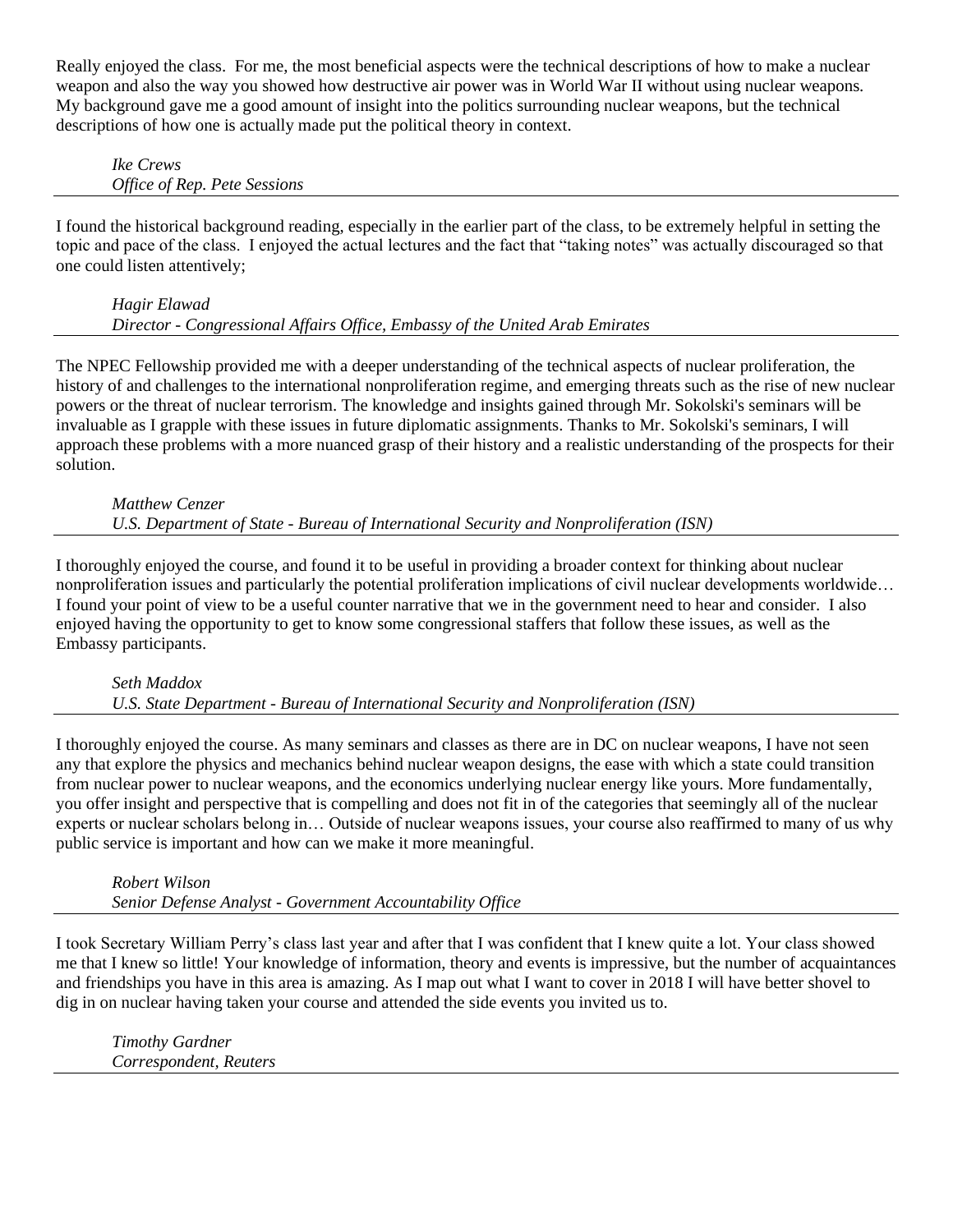Thank you, Henry. Enjoyed the class. Glad you are trying to educate the Hill folks on these issues. It is an important mission. We will let people here at State ISN know about your course.

#### *Matt Brechwald Foreign Affairs Advisor, State Department, Bureau of International Security and Nonproliferation*

I found the online readings and weekly updates to be particularly helpful. You and your team do a great job translating technical subject matter in a way that can be useful to policy makers. As I mentioned previously to you and Leon, I manage a Task Force on Anti-terrorist financing and non-proliferation for my boss, and NPEC resources have been invaluable.

*Jaclyn Cahan Counsel, Office of Rep. Stephen Lynch*

Any civil servant working in nuclear matters can benefit immensely from the NPEC Fellowship. I haven't seen anything else like it offered in the D.C. area and I would recommend it to anyone whose work touches on nuclear matters.

*Robert Grace Senior Analyst, Nuclear Weapons and Nonproliferation, U.S. Government Accountability Office* 

Thank you for an engaging and thought-provoking experience, even if it may have interfered with my sleep at times.

*Harry W. Baumgarten Legislative Counsel, Office of Rep. Yvette D. Clarke*

I came into the fellowship with only a basic understanding of aspects of non-proliferation, so the course was EXACTLY what I needed to help me understand not only how nuclear weapons are made and used, So, from my perspective, the course did everything I had hoped it would do to prepare me to understand what I'm reading when different opinions are presented -- your class also invited me to challenge authority when it comes to accepted norms of deterrence, nuclear weapons, proliferation (and non-proliferation), and research more when something just doesn't seem right -- or seems too easy.

*CDR Daniel G. Straub U.S. Navy*

I got an in-depth view of the various angles and perspective on Non Proliferation. The study material provided with the course was worth reading. The group of students who were selected for the fellowship was from varied background and the networking among the students and sharing each others areas of work and views on the topic was also a knowledge gainer. There could had be no venue for the classes better than what you had blocked.

*Sumit Goswami Diplomat, Indian Embassy*

Thank you again for offering the fellowship. I was really impressed by your professional  $\&$  technical credentials-- your ability to articulate your own experiences really lent your lectures much more credibility than someone with far less "real world" experiences, e.g. many nuke academics. Again, let me extend my appreciation for your time and access. It is a shame this course isn't mandated!

*Ryan West Legislative Correspondent, Office of Sen. Lisa Murkowski*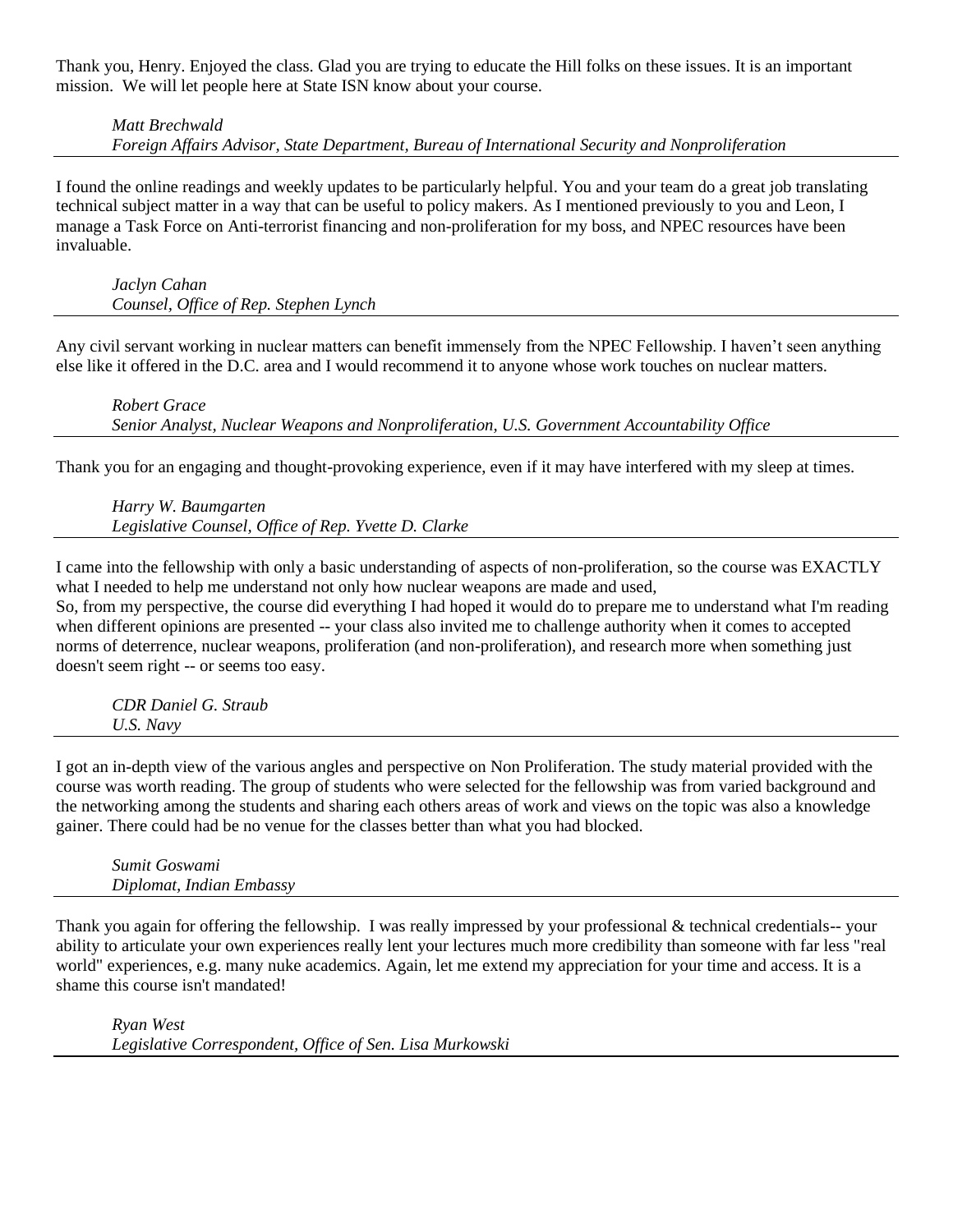The course was, first and foremost, useful in connecting professional interested in the non-proliferation topic from various branches of the US Government, international partners, and private organizations. As I'm sure you are no stranger to the Hill, the operating environment is who you know is just as important as what you know. Secondly, the overview of the basic science, and basic components, involved with nuclear weapons was highly educational. Covering material refinement gave further background on the development/production chain involved with potential nuclear threats. While I am not an expert in nuclear science by any means, I do work to support USSOCOM funding, and USSOCOM is the overall DOD coordinator for the Counter-WMDs enterprise. Your course allowed me to gain some foundational knowledge in material and policy concerns, which I can apply in advocating for USSOCOM's CWMD funding requirements with Congress.

*Lt. Col. Ming Xu*

*Specialist in Legislative Affairs, U.S. Special Operations Command*

I greatly appreciated the opportunity to participate in the NPEC fellowship. As a researcher/reporter for a Japanese news outlet in Washington, I frequently assist our correspondents in covering issues related to nuclear deterrence, nuclear proliferation, and nuclear power. Through this course, I feel I have gained a much greater familiarity with the historical background and controversies surrounding all of these areas. At the same time, the course has piqued my interest in several areas about which I plan to do further reading. This is facilitated by the fact that your course materials are so well footnoted.

#### *Scott Stewart*

*Researcher-Reporter, The Sankei Shimbun*

- The variety of topics across the nuclear policy spectrum was very helpful for me in better understanding nuclear weapons as a whole.
- I enjoyed having a majority of the classes held at the Capitol.
- The various backgrounds of the other students provided me with multiple opportunities to network and engage in discussion with fellows who come from a different perspective of nuclear policy (Congress, think tank, etc.).
- I found the readings and the course lectures exceptional, given I enjoy the learning aspect of the fellowship and this experience helped me with determining my future for potentially pursuing a PhD.

# *Aaron Richards Policy Analyst, Scientific Applications International Corporation*

Given my background as more or a generalist than any kind of specialist, I appreciated the course's historical context and your behind-the-scenes takes on what is largely glossed over in the headlines (the sins of my tribe). I wasn't up on the 19th and early 20th century theories of warfare, and was duly horrified to learn of how we've arrived at our current predicament. Also, given your technical expertise and seats at various policy tables, it was also crucial (even entertaining, at times) to learn that most of what I'd assumed was, essentially, wrong.

Your course has enriched my thinking and, I'm certain, will enhance my reporting on non-proliferation issues. I'm more at ease with the subject in general, and have a better understanding of its technical underpinnings.

*Dorothy Parvaz Senior Producer for Human Rights Section, Aljazeera*

I truly enjoyed the fellowship and your instruction. I thought the pace and content was just right, a methodical approach that gave the basics and then built on those. You made many complex subjects very easy to understand and I appreciate that. The course was useful in my current position and I'll recommend it to my colleagues.

*LCDR Justin Nadolny Military Aide, Office of the Vice President of the United States*